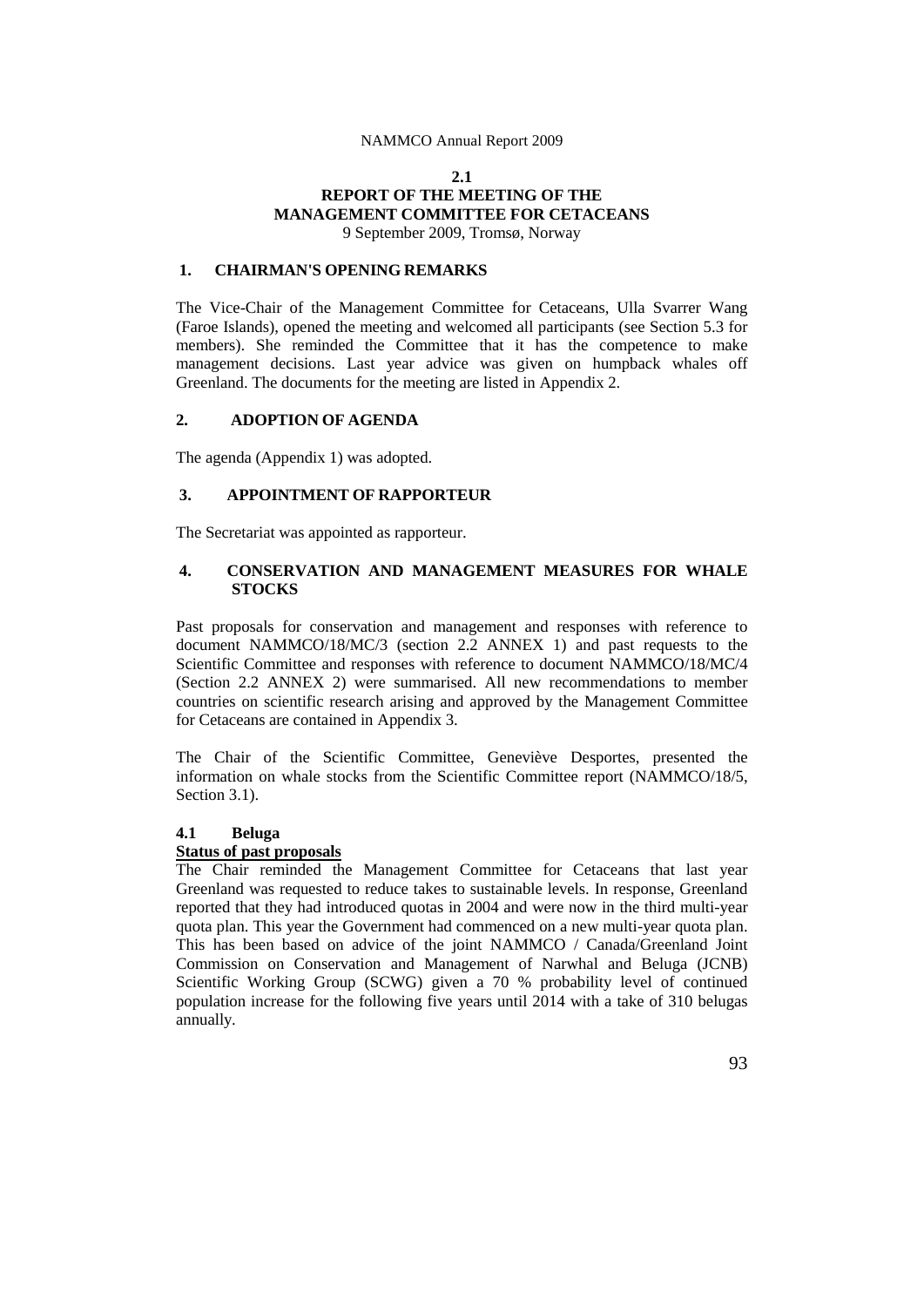## **Requests by Council for advice from the Scientific Committee**

There were three ongoing requests to the Scientific Committee:

- To update the assessment of narwhal and beluga, noting that new data warrant such an exercise (R-3.4.11 - NAMMCO/17-2008).
- The Council recommends that future surveys for beluga and narwhal should be planned using the international expertise available through the Scientific Committee of NAMMCO, and with input from hunters at the planning stage. In addition, if and when new survey methods are applied, they should be calibrated against previously used methods so that the validity of the survey series for determining trends in abundance is ensured (R-3.4.10 - NAMMCO/15-2006).
- Provide advice on the effects of human disturbance, including noise and shipping activities, on the distribution, behaviour and conservation status of belugas, particularly in West Greenland (R-3.4.9 - NAMMCO/15-2006).

### **Advice from the Scientific Committee**

The request R-3.4.11 was forwarded by the Scientific Committee to the Joint NAMMCO / JCNB SCWG, which was tasked with reviewing the new information available and the status of the species, and providing advice on the assessment. The Scientific Committee endorsed the assessment from the Joint NAMMCO / JCNB SCWG with a Total Allowable Catch (TAC) range of 180-310 animals over the next 5 years. The catch of belugas in West Greenland has been reduced in response to previous advice from the Scientific Committee. These reduced takes already seem to be having a positive effect on population size, allowing the population to increase by approximately 8% between 2004 and 2009.

The Scientific Committee strongly recommended that future catches be set according to the probability of population increase of at least 70%. Annual takes between 180 to 310 individuals over the next 5 years should leave the population a 70% to 95% probability of a continued increase until 2014.

The Management Committee for Cetaceans **noted** this advice.

With respect to request R-3.4.10, advice from hunters was sought in organising the 2006 and 2007 aerial surveys off West Greenland. However the Scientific Committee regrets that the survey plans had never been submitted to the Abundance Estimates WG as indicated.

Request R-3.4.9 had also been forwarded to the Joint NAMMCO / JCNB SCWG. The outcome was a recommendation for extending to a more general request with the Scientific Committee establishing a WG on the impacts of human activities other than hunting on marine mammals in the North Atlantic. Terms of Reference for the first meeting would be the evaluation of impact of seismic, shipping and tourist activities on the distribution, behaviour and conservation of marine mammals specifically in the Arctic.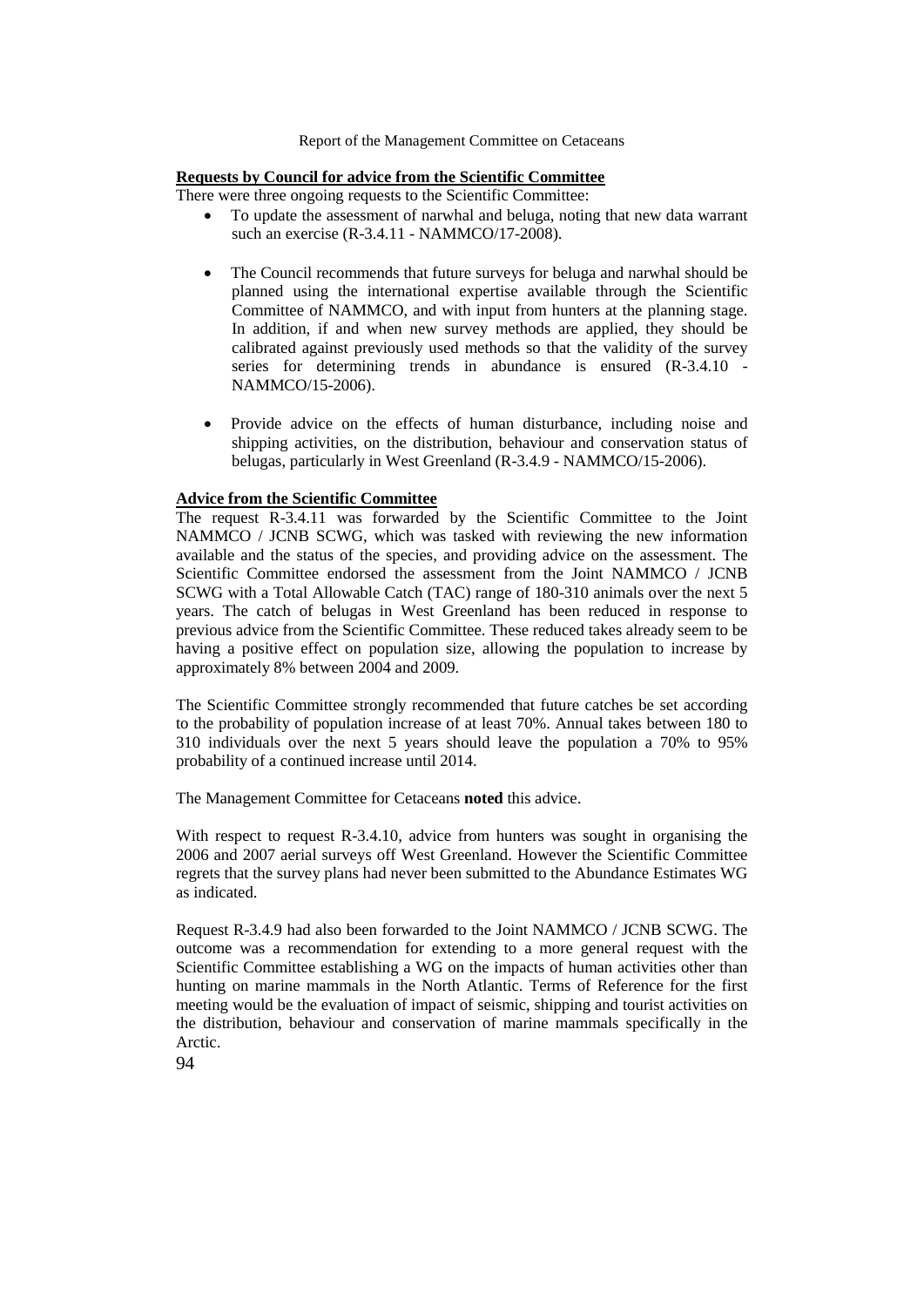The Management Committee for Cetaceans **took note** of this advice but did not agree on the need for a broad assessment of these questions for all marine mammals. It was anticipated that focus would be on walrus, beluga and narwhal.

### **Recommendations for scientific research**

Apart from recommendations to Greenland (see Appendix 3), the Management Committee for Cetaceans noted that after a brief review of methods for age estimation in belugas and narwhals the Scientific Committee indicated a need to standardize ages using growth layers with new methods involving Aspartic Acid Racemisation.

The Management Committee for Cetaceans therefore **agreed** on the following recommendations: to support an Ageing Workshop for standardizing ages using growth layers with new methods, and to proceed with its organisation following the lines provided by the Joint NAMMCO / JCNB SCWG.

## **Other matters**

Request for support from the NAMMCO Council to the Joint Norwegian-Russian research programmes on walrus and beluga ecology

The Management Committee for Cetaceans **reiterated its former recommendations**

- that the Russian authorities facilitate these programmes, especially allowing for the deployment of the satellite tags, both for walruses and belugas;
- that Council supports these programmes and addresses a recommendation to the Russian authorities to facilitate these programmes, in particular allowing the deployment of satellite tags in Russian waters.

## *JCNB meeting*

In expressing their appreciation for the information provided by Greenland on the latest management measures for beluga in West Greenland, the Faroe Islands noted that this is a stock shared with a non-member country, Canada. While it was understood that Greenland cooperates bi-laterally with Canada through the JCNB to adopt management recommendations for this stock, the Faroe Islands would welcome a comprehensive presentation of the conclusions of the JCNB in this Committee, given that the NAMMCO Scientific Committee works jointly with the Scientific WG of the JCNB on the development of management advice.

Greenland reported that the JCNB had a Commission meeting in May 2009 but the report was not yet available. The report will be submitted to NAMMCO once finalised. The recommendation from Canada however was at 80% probability to increase the stock, and Greenland recommended 70 % probability to increase the stock based on advice from the Scientific Committee. Greenland in fact, in following scientific advice, set their catch quotas at 70% level for the next 5 years. It is up to the relevant authorities to decide the level. Since January 2009, the Greenlandic municipalities have been restructured from 18 municipalities to 4 municipalities and thus the allocation of quotas by area will be altered.

Greenland commented that the JCNB draft report contained other recommendations on topics including: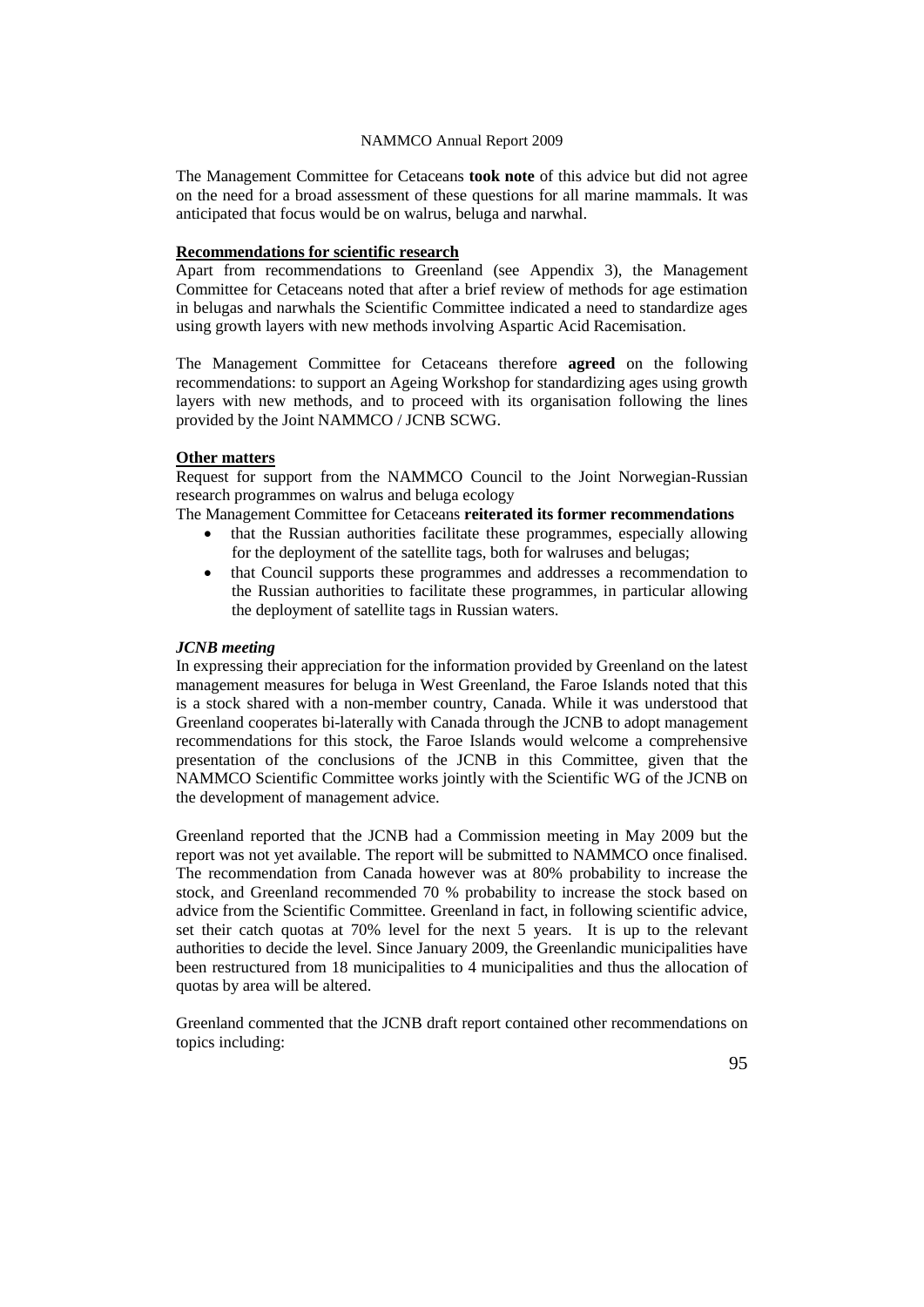- Impacts of killer whales on beluga and narwhal behaviours
- Fishing interactions and effects on beluga and narwhal
- Calving areas
- Stock structure and ID
- Changing sea ice effects
- "Struck and Lost" and hunting efforts
- Pollution and human activities on populations.

The Management Committee for Cetaceans welcomed the multi-annual catch quotas recently introduced by Greenland for beluga stocks and based on advice of the Scientific Committee, and **noted** that these are intended to rebuild the level of the stocks in coming years and therefore ensure the long-term sustainability of catches.

## **4.2 Narwhal**

## **Requests by Council for advice from the Scientific Committee**

There were two ongoing requests for advice:

- To update the assessment of narwhal and beluga, noting that new data warrant such an exercise (R-3.4.11 - NAMMCO/17-2008).
- The Council recommends that future surveys for beluga and narwhal should be planned using the international expertise available through the Scientific Committee of NAMMCO, and with input from hunters at the planning stage. In addition, if and when new survey methods are applied, they should be calibrated against previously used methods so that the validity of the survey series for determining trends in abundance is ensured (R-3.4.10 - NAMMCO/15-2006).

Again the Scientific Committee forwarded the request to the Joint NAMMCO / JCNB SCWG, which was tasked with reviewing the new information available and the status of the species, and providing advice on the assessment.

## **Advice from the Scientific Committee**

The Scientific Committee reported on assessments performed during the Joint NAMMCO / JCNB SCWG as follows:

## *West Greenland assessment*

Results are quite different from the two last meetings and the Scientific Committee explained the situation. With the 2005 assessment, narwhals in West Greenland appeared to be highly depleted with a safe harvest level being as low as 15 to 75 whales per year. However, new modelling of the population, including the 2007 and 2008 surveys, indicated that the population is at 51% (95% C.I.: 27-79%) of the carrying capacity, with a 2009 modelled abundance of 12,000 (95% C.I.: 6,200-26,000) individuals. Higher harvest levels of 310-185 per year at 70-95% probability level that management objectives will be met were thus advised. The reason for this difference lies behind the new abundance estimates for the two summer aggregations in West Greenland. Surveys conducted in 2007 and 2008 suggest that the number of narwhals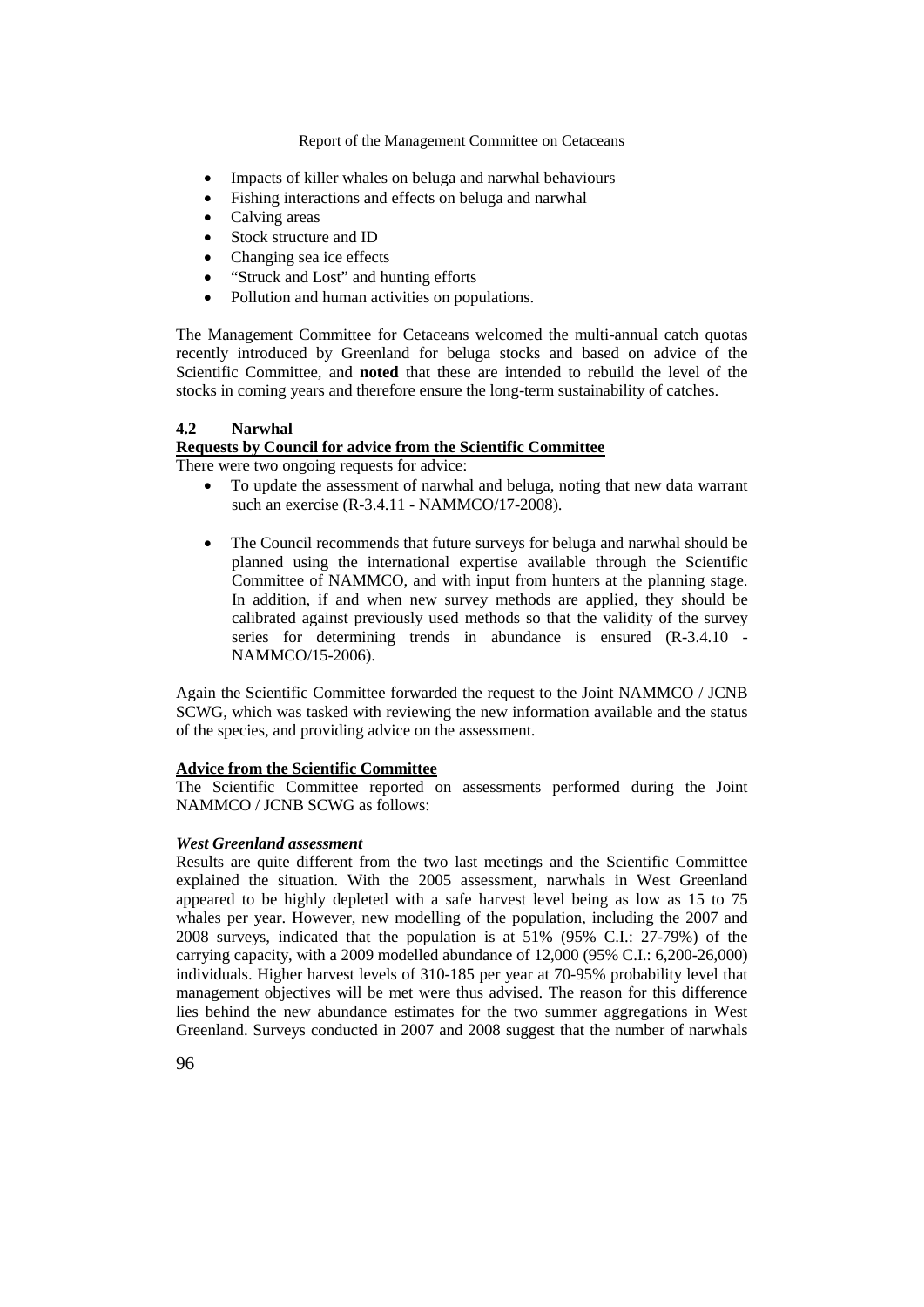in Inglefield Bredning fluctuates very much, with much higher abundance in 1986, 2007 and 2008 compared with 2001 and 2002. There is also for the first time an estimate for Melville Bay.

The Management Committee for Cetaceans **accepted** the above assessment performed by the Joint NAMMCO / JCNB SCWG and endorsed by the NAMMCO Scientific Committee, **noting** that the conclusion reached in 2009 differed from that reached in 2005.

### *East Greenland assessment*

This is the first time that an assessment has been made for this region. Narwhals in East Greenland are estimated to be above the MSY limit. The most appropriate management objective is therefore to not continue an increase in abundance. The Joint NAMMCO / JCNB SCWG therefore applied the management objective that catches should be no more than 90% of the MSY. Total annual takes for narwhals under different probability regimes, where takes are smaller than 90% of the MSY, are 85 - 50 at 70-95% probability that management objectives will be met from 2009 to 2014.

## **Recommendations for scientific research**

See Appendix 3 for recommendations to Greenland.

## **Proposals for conservation and management**

The Management Committee for Cetaceans **noted** that the quotas given for the period July 2008 - June 2009 of 260 narwhals in West Greenland (WG) and 130 narwhals in Melville Bay (MB), gave a lower probability of population increase than the 70% recommended for West Greenland narwhals (70% chance of increase corresponds to a total take of 229 and 81 narwhals in WG and MB).

The Management Committee for Cetaceans, based on advice from the Scientific Committee, **recommended** that catches be set so that there is at least a 70% probability that management objectives will be met for West and East Greenland narwhals, i.e. maximum **total removals** of 310 and 85 narwhals in West and East Greenland respectively.

The Management Committee **noted** that NAMMCO is the competent body to advise on East Greenland, and that Greenland has followed the advice of the NAMMCO Scientific Committee, which is now endorsed. The Management Committee welcomed the fact that Greenland has followed the NAMMCO advice.

Greenland stated that it will continue with its multi-year management plan for narwhals using 70% probability of increase – total 310 for W.Greenland and 85 narwhals for East Greenland. Greenland commented that collaboration between managers, hunters and scientists has improved.

**4.3 Fin whales Requests by Council for advice from the Scientific Committee**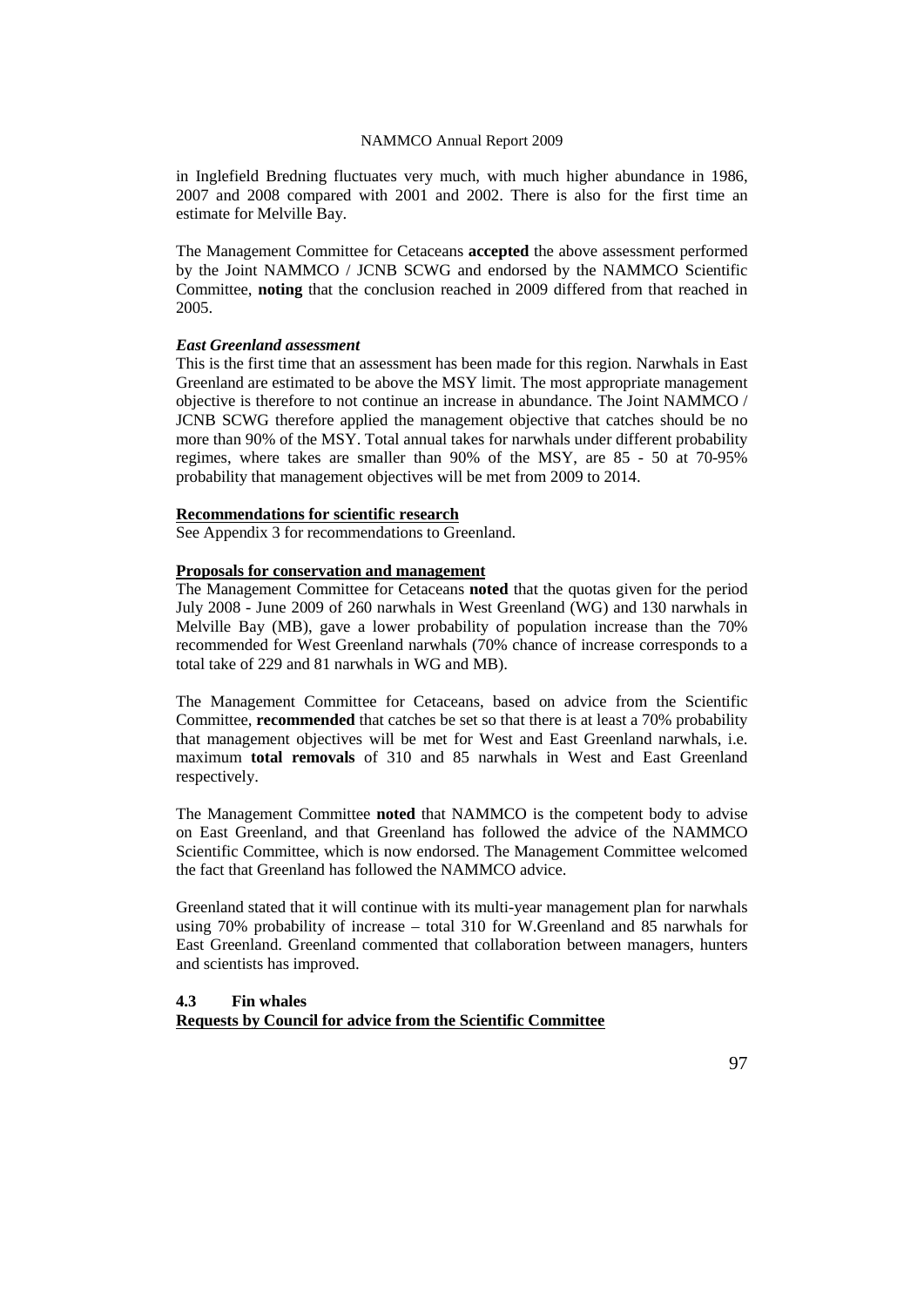There was an ongoing request to the Scientific Committee to complete an assessment of fin whales in the North Atlantic and also include an estimation of sustainable catch levels in the Central North Atlantic. This work should be initiated as soon as all estimates become available and before the next meeting of the Scientific Committee (R-3.1.7 - NAMMCO/17-2008).

## **Advice from the Scientific Committee**

The fin whale assessment has been postponed to after the completion of the RMP Implementation Assessment of North Atlantic fin whales scheduled for June 2009. The WG on Large Whale Assessment is scheduled to meet 26-28 January 2010 in Copenhagen with fin whales on its agenda.

Norway noted that last year the RMP process with 0.6% tuning was used by Norway to advise Iceland on calculating sustainable annual catch levels of 150 fin whales. The advice was channelled through the Marine Research Institute, Reykjavik.

### **Recommendations for scientific research**

The Management Committee for Cetaceans **noted** that the ongoing catch statistics database should be completed for the January 2010 assessment meeting, and that funding needs to be sought once again for genetical analysis of the fin whale samples from the Faroe Islands before the next assessment meeting.

The Faroe Islands underlined the importance of completing the genetic study as outlined in a joint project proposal which is still seeking external funding. The Faroe Islands suggested that some of the Scientific Committee funds should be used to help complete this work. Despite being a relatively small sample  $\ll$  20 animals), the matter of uniqueness or otherwise needs to be clarified. The Faroe Islands will continue to collect further samples.

In conclusion, the Management Committee for Cetaceans **noted** the above suggestions and recommendations, and **recommended** the use of Scientific Committee funds to complete the genetical studies, if necessary.

The Management Committee for Cetaceans will expect a new assessment next year.

## **4.4 Minke whales**

## **Requests by Council for advice from the Scientific Committee**

There was an ongoing request to the Scientific Committee to conduct a full assessment, including long-term sustainability of catches, of common minke whales in the Central North Atlantic once results from the 2009 survey become available. In the meantime the Scientific Committee is requested to assess the short-term (2-5 year) effects of the following total annual catches: 0, 100, 200 and 400 (R-3.3.4 - NAMMCO/17-2008).

## **Advice from the Scientific Committee**

The Scientific Committee tasked the Large Whale Assessment WG to assess the shortterm effects of the given catches.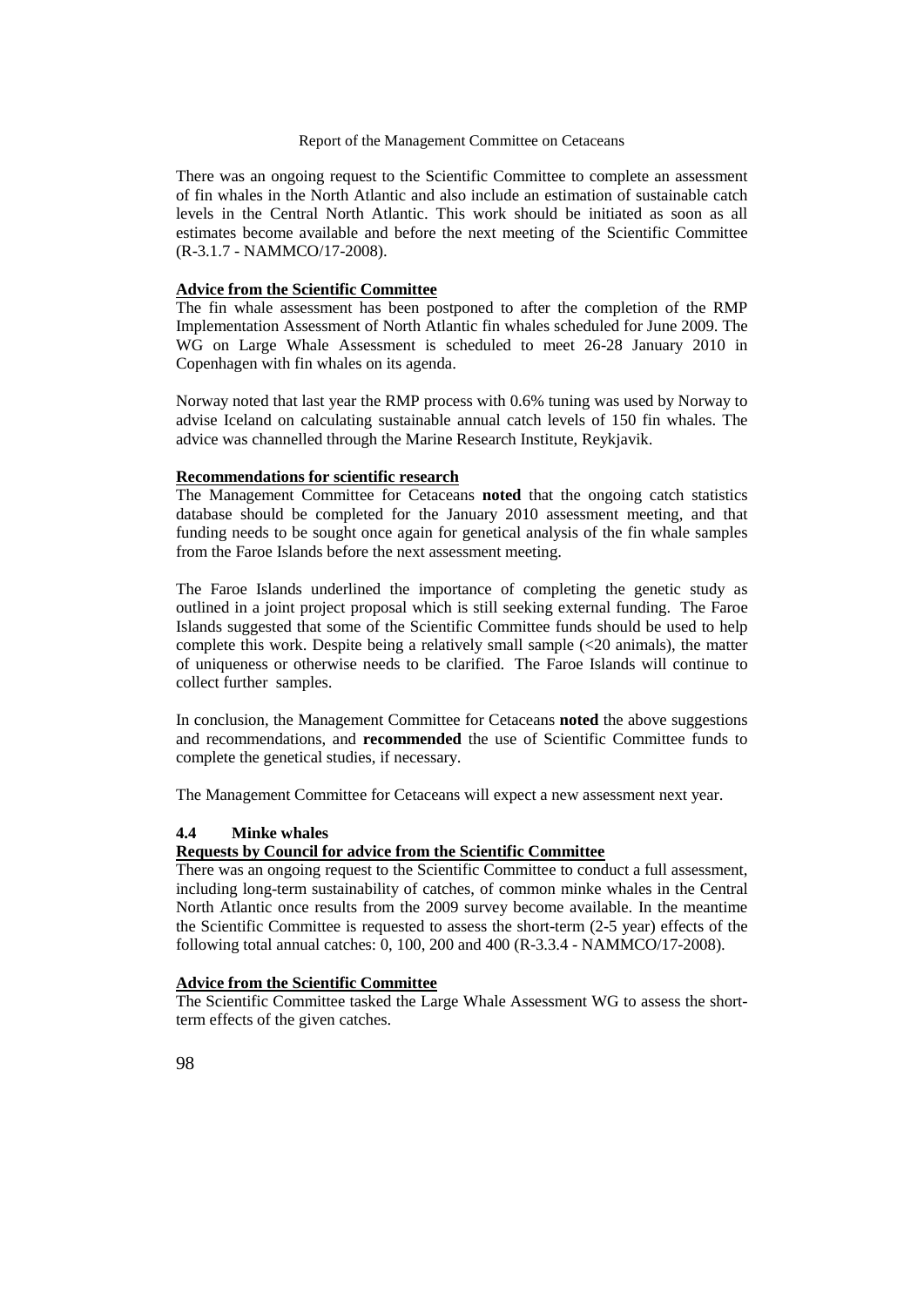The last assessment was in 2003. The 2007 estimate was very low for reasons not understood, although there were unusual environmental circumstances. In 2008, a partial survey revealed that sightings rates were comparable with previous levels. Results suggest that the overall population moves throughout a large area over time with distributional fluctuations.

The short-term assessment used an updated Hitter-based assessment and projection under the specified catch levels for the different abundance options available for the both the Central Inner Coastal (CIC) and Central Medium Area (CMA), and with  $MSYR<sup>1+</sup>$  of 1, 2 and 4%. Yearly catches of 400 whales for the next five years, while not likely to put the resource under any serious threat, could nevertheless cause a reduction in abundance at a higher rate than might be considered appropriate (possibly exceeding 2% per year). Therefore, a catch of 200 minke whales per year should be considered as the largest short-term catch that could be contemplated. There are nations other than Iceland that take minke whales from the Central Medium area and the catch levels above refer to all removals from the CIC or Central Medium areas.

### **New proposals and recommendations for scientific research**

The Management Committee for Cetaceans recommends a review of stock structure; that genetic work using Skaug's method for reviewing the stock structure of North Atlantic minke whales be completed as soon as possible and be presented to the January 2010 assessment meeting; and, that satellite tagging continues in Iceland (CIC) to look at in-season short term movements as well as the autumn migration.

In addition, the Management Committee for Cetaceans noted a number of other recommendations from the Scientific Committee to member nations (Appendix 3).

Iceland reported that efforts had been made on stock structure with tagging undertaken although not successful. Diet sampling from commercial catches was being undertaken and a full-scale aerial survey for minke whales took place in the summer of 2009 for comparison with the 2007 survey. Results will be available to the Working Group on Large Whale Assessment in January 2010.

Greenland reported that the aerial T-NASS survey was analysed, providing an abundance estimate that was accepted by the IWC in June 2009.

### **Proposals for conservation and management**

Noting that a full assessment, including the 2009 estimate, will be conducted at the next meeting of the Large Whale Assessment WG in January 2010, the Management Committee for Cetaceans **recommends** that 200 minke whales per year be considered as the largest short-term catch that should be contemplated over the short-term, 2-5 years. This catch level refers to total removals from the CIC or CMA, both Icelandic and others.

### **4.5 Sei whales**

## **Requests by Council for advice from the Scientific Committee**

There were two ongoing requests to the Scientific Committee: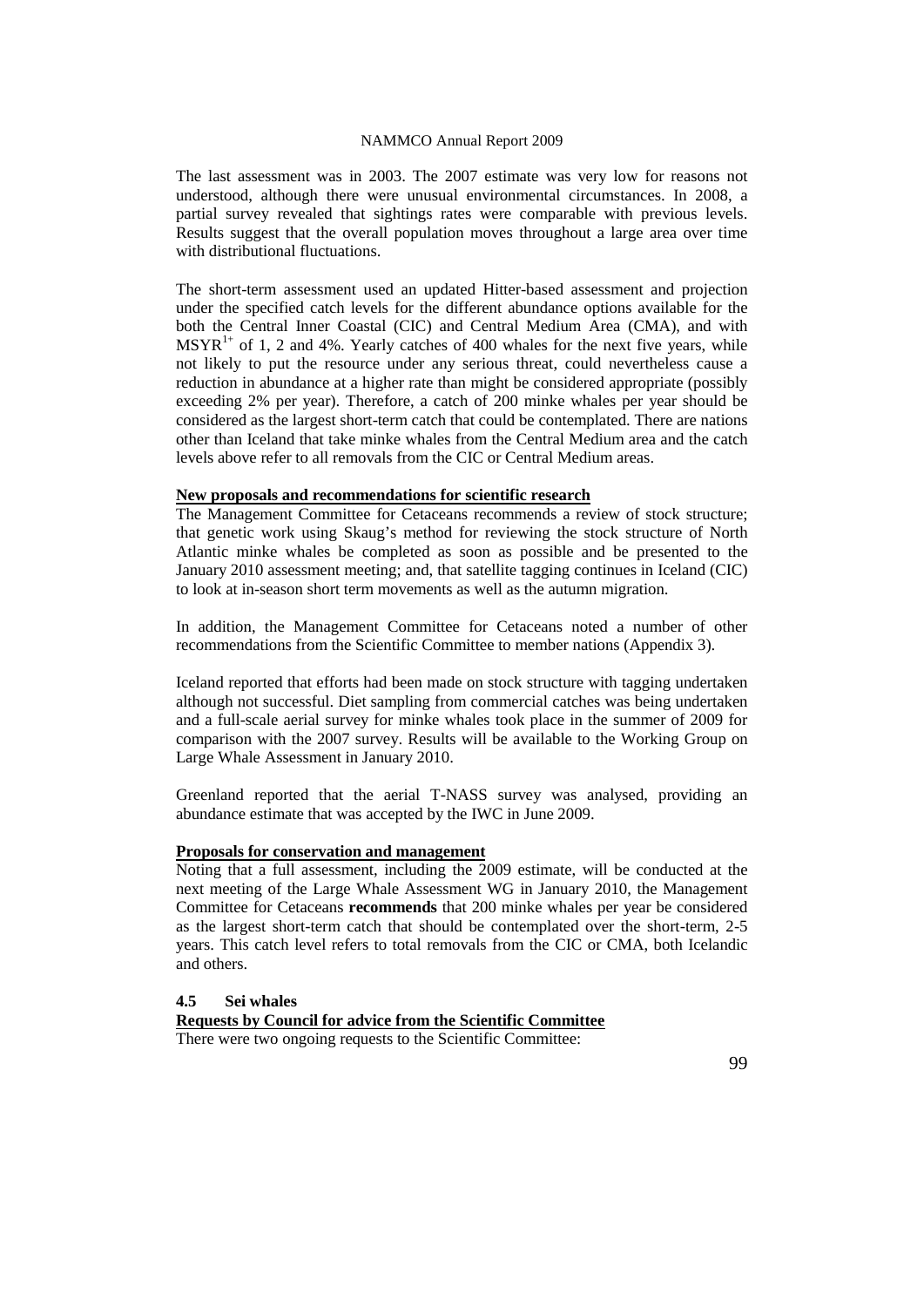- To investigate the status of sei whales in East and West Greenland waters, and provide estimates of sustainable yield (R-3.5.1 - NAMMCO/16-2007).
- To review the new data from T-NASS and associated surveys and report on the status of sei whales through the Fin Whale assessment WG (R-3.5.2 - NAMMCO/17-2008).

## **Advice from the Scientific Committee**

The Management Committee for Cetaceans **endorsed** the recommendation of the Scientific Committee for the WG on Large Whale Assessment to make a state of the art investigation about the possibility of providing a status assessment for sei whales in East and West Greenlandic waters.

## **4.6 Northern bottlenose whales**

The Management Committee for Cetaceans **supported** a recommendation from the Scientific Committee addressed to the Faroe Islands (see Appendix 3).

## **4.7 Long-finned pilot whales**

The Management Committee for Cetaceans recalled the proposal for cost effective short- and long-term monitoring of pilot whale in the Faroes presented by the Scientific Committee last year (see status in NAMMCO/18/MC/4, Section 2 ANNEX 2: 3.8.3).

The Faroe Islands reported that plans are underway to implement such a programme, the aim of which is to update the existing comprehensive biological data on pilot whales that was provided by the dedicated international research programme in the Faroe Islands in 1986-1988.

The Management Committee **underlined** the importance of finalising the updated abundance estimate for pilot whales (R-1.7.11 - NAMMCO/16-2007) and noted that this was expected to be dealt with by the Scientific Committee WG on Abundance Estimates next month, and would therefore be available for the review of the Scientific Committee at its next meeting.

## **4.8 Harbour porpoise**

# **Requests by Council for advice from the Scientific Committee**

There was an ongoing request to the Scientific Committee to perform a comprehensive assessment of the species throughout its range, which might include distribution and abundance, stock identity, biological parameters, ecological interaction, pollutants, removals and sustainability of removals (R-3.10.1 - NAMMCO/7-1997).

## **Advice from the Scientific Committee**

Information is still lacking on abundance in all areas, and on removals in Iceland, Norway and the Faroes. However, with the abundance estimate from T-NASS being finalised as planned, an assessment may be possible in 2011 providing there is an availability of data on removals.

## **Recommendations for scientific research**

100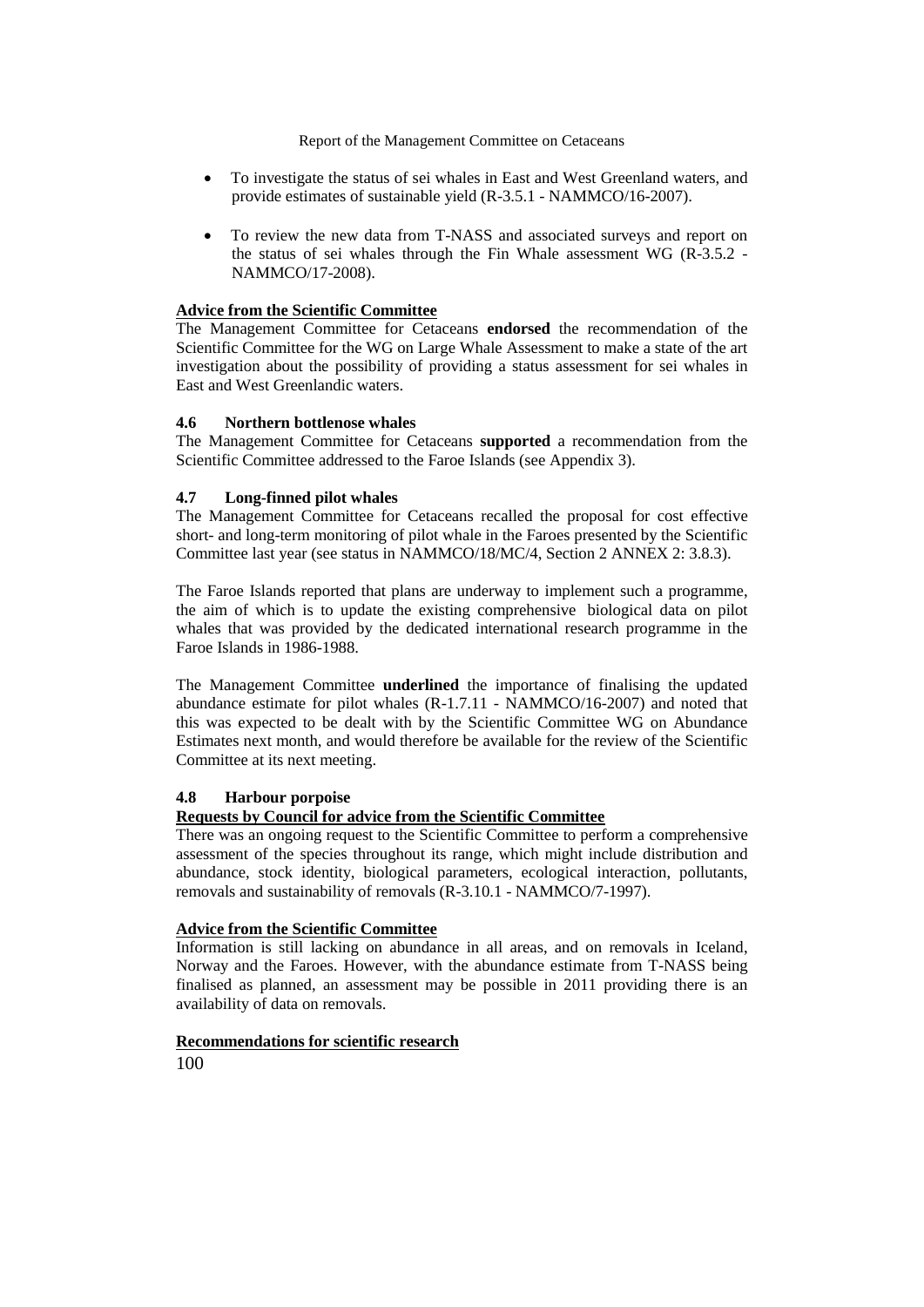The Management Committee **endorsed** the Scientific Committee recommendations given in Appendix 3.

## **4.9 White-beaked, white-sided and bottlenose dolphins Requests by Council for advice from the SC**

There was one ongoing request to the Scientific Committee to proceed with the assessments once the necessary studies pinpointed by the Scientific Committee have been completed, probably by 2007 (R-3.9.6 - NAMMCO/13-2004).

## **Advice from the Scientific Committee**

The Management Committee for Cetaceans **noted** that there were still inadequate data on the three species for an assessment.

## **Recommendations for scientific research**

The Management Committee for Cetaceans **endorsed** the Scientific Committee's recommendations regarding T-NASS data and Faroese research programme data analyses (Appendix 3).

### **4.10 Humpback whales**

### **Requests by Council for advice from the Scientific Committee**

There was a two-part ongoing request (R-3.2.5 - NAMMCO/17-2008) to the Scientific Committee:

- To assess the long-term effects of catches of 0, 2, 5, 10, 20 humpback whales off West Greenland and estimate sustainable yields for other stocks, as well as conduct a formal assessment following the completion of the T-NASS**.**
- In addition, the relationship between the humpback whales summering in West Greenland and other areas should be investigated and this knowledge incorporated into the estimate of sustainable yields of West Greenland humpback whales.

This was replaced by a new request provided below.

## **Advice from the Scientific Committee**

With reference to the above requests, the Scientific Committee informed that new advice awaits a full assessment. The Management Committee for Cetaceans **noted** the magnitude of the task represented by this assessment, because of the complicated stock structure.

The Scientific Committee recommended that Council evaluates the urgency of the task compared with other requests, and possibly redrafts a request.

The Management Committee **noted** this, and drafted a modified request that will replace the existing R-3.2.5 – NAMMCO/17-2008 given above. **This new request tendered is:**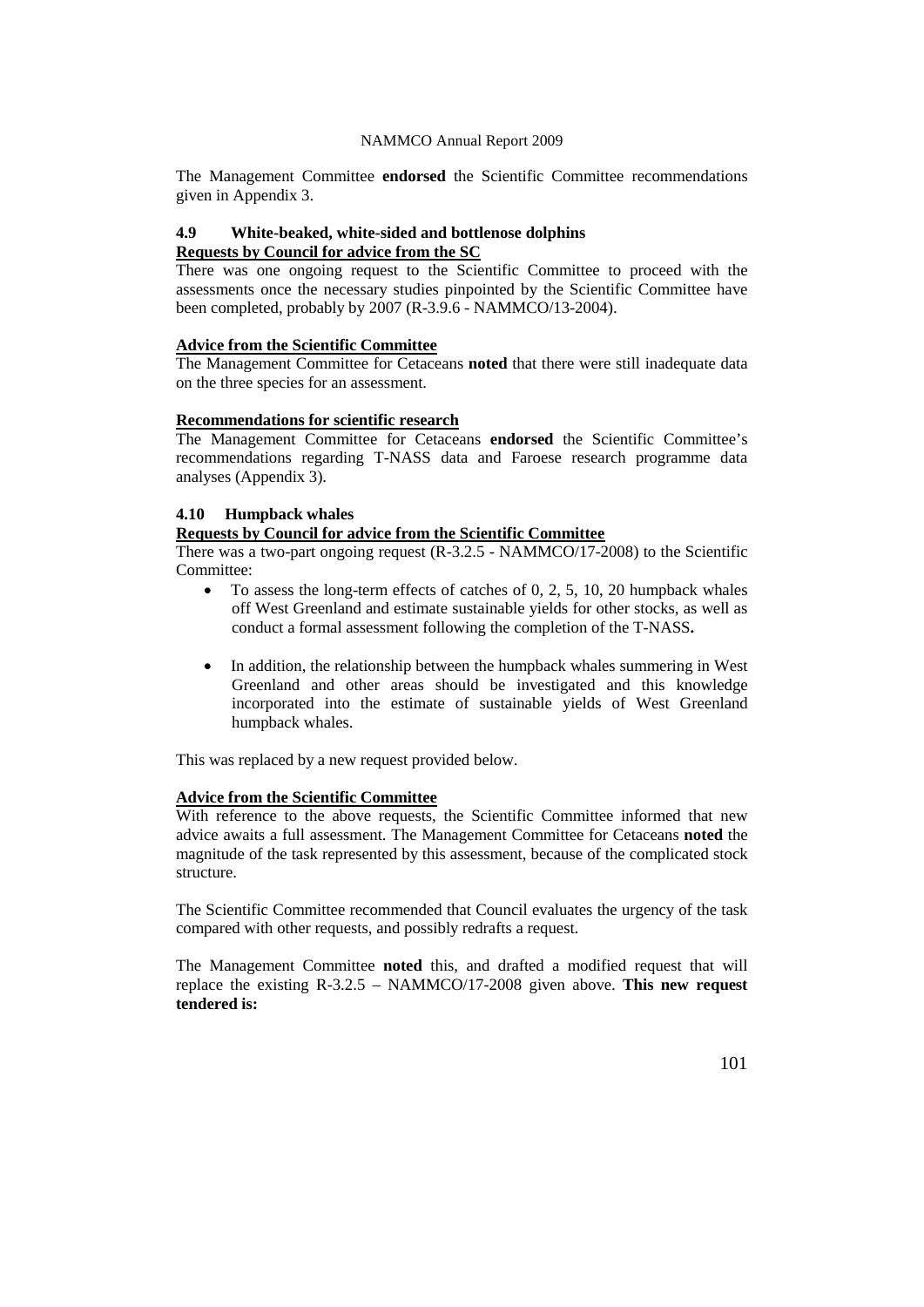"Assess the sustainability of yearly catches of 5, 10, 20 whales of humpbacks off West Greenland."

#### **Recommendations for scientific research**

The Management Committee for Cetaceans **noted** the Scientific Committee recommendations to Greenland (Appendix 3).

### **Proposals for conservation and management**

The Management Committee for Cetaceans **reiterated its recommendation** from previous years, based on the Scientific Committee 2008 advice that removals, including any by-catch and struck and lost, of up to 10 animals per year would not harm the stock in the short or medium term.

Greenland informed that there would be an IWC inter-sessional meeting in December 2009 to discuss the humpback and minke whale quotas for Greenland.

### **4.11 Killer whales**

### **Requests by Council for advice from the Scientific Committee**

There was an ongoing request to the Scientific Committee to review the knowledge on the abundance, stock structure, migration and feeding ecology of killer whales in the North Atlantic, and to provide advice on research needs to improve this knowledge. Priority should be given to killer whales in the West Greenland – Eastern Canada area **(**R-3.7.2 - NAMMCO/13-2004).

### **Advice from the Scientific Committee**

The Management Committee for Cetaceans **noted** that there was nothing new to report for this species and no likely progress on standing requests in the foreseeable future. The Scientific Committee recommended putting this item on hold in the agenda until such time that new information becomes available to address the requests.

Russia reported fishery interactions between killer whales and mackerel which might be of interest in ecosystem interactions studies.

Norway commented that survey design is not so advanced for schooling species and that there is no closing mode on schools. This situation contributes to the long time before abundance estimates can be made.

In conclusion, as there was unlikely to be new information for assessment in the near future, the Management Committee for Cetaceans **agreed** not to return to this species until such time as new information with relevance for conservation and management is available for consideration.

## **T-NASS**

## **Requests by Council for advice from the Scientific Committee**

There was an ongoing request that once the (T-NASS) survey has been completed, the Scientific Committee should develop estimates of abundance and trends as soon as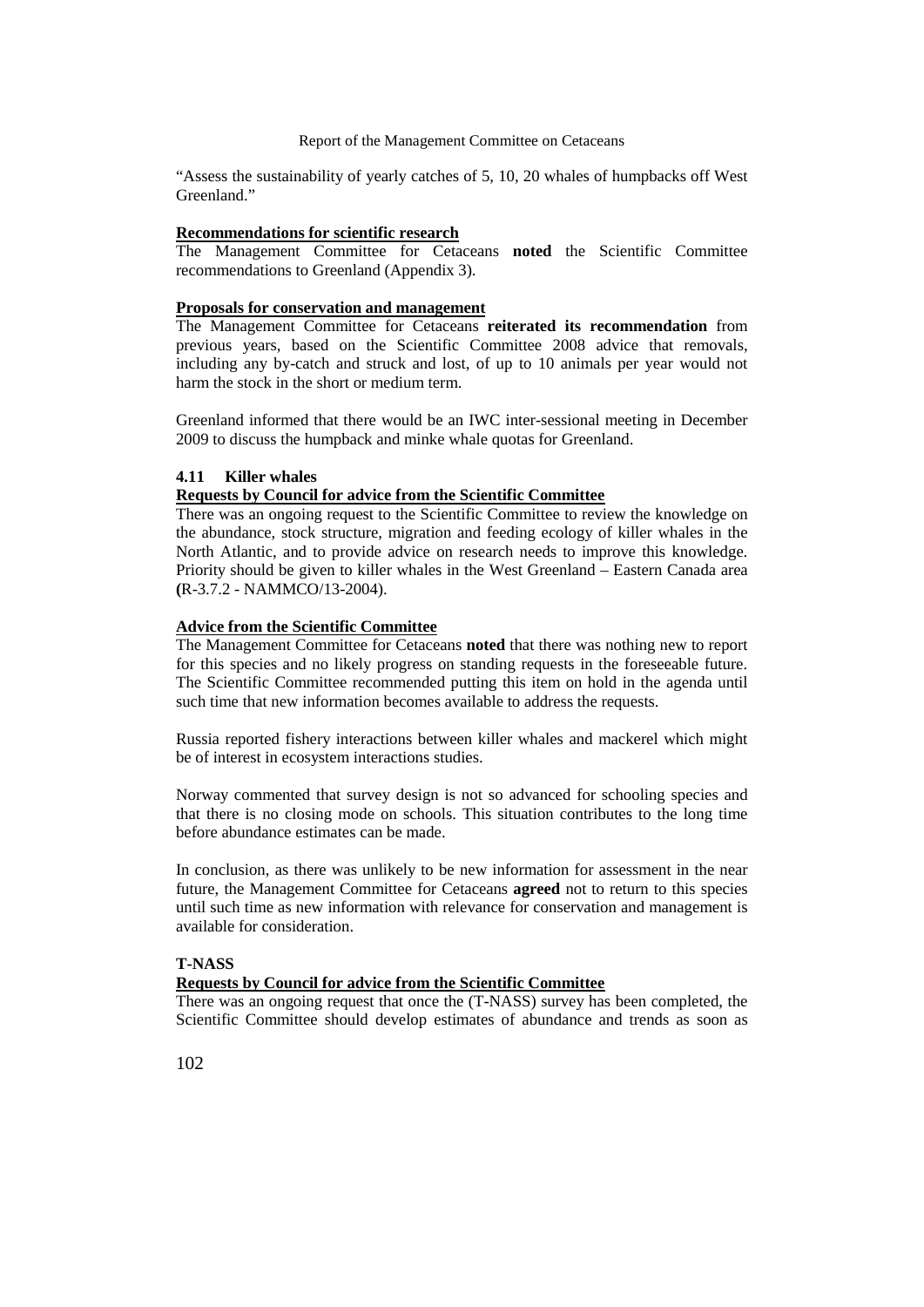possible, with the primary target species (fin, minke and pilot whales) as a first priority, and secondary target species as a second priority **(**R-1.7.11 - NAMMCO/16-2007).

At present, progress is as follows:

- Abundance estimates for fin whales have been finalised (Icelandic-Faroese shipboard and Greenland aerial T-NASS surveys) or are on their way (Norway shipboard T-NASS survey).
- Abundance estimates for minke whales are completed (Icelandic and Greenlandic aerial, Norwegian shipboard) or near completion (Icelandic-Faroese shipboard).
- Some progress has been made in the analyses of pilot whale data, although further analyses are required, which should be presented to the next Abundance Estimate WG in October this year.

The Management Committee for Cetaceans **noted** that there will be a meeting of the WG on Abundance Estimates in Quebec, Canada, in October 2009 with a full agenda and welcomed this progress. The Management Committee also **noted** that the Scientific Committee recommends that the T-NASS estimates not yet reviewed and endorsed by the Abundance Estimate WG be presented to the October 2009 meeting.

## **5. PROCEDURES FOR DECISION-MAKING ON CONSERVATION AND MANAGEMENT MEASURES**

## **5.1 General Models**

### **Requests by Council for advice from the Scientific Committee**

There was one ongoing request to the Scientific Committee to study general models for conservation and management of baleen whales, *inter alia* based on Norwegian studies presented to the Scientific Committee of the IWC in 2008 (R-1.6.3 - NAMMCO/17- 2008).

## **Advice from the Scientific Committee**

The Scientific Committee tasked the Large Whale Assessment WG meeting held in Copenhagen in January 2009 to make recommendations to this request. In response, the RMP (as modified by Norway) which has been intensively validated and is freely available, and provides a good framework for identifying sustainable management approaches, was recommended.

This may significantly increase the workload of NAMMCO and there will be a need to strengthen the assessment capabilities including inviting external experts; thereby the need for extra manpower and funds.

The Scientific Committee strongly recommends using an "RMP implementation simulation process (IST)-like approach – as modified by Norway" as a general model for conservation and management of baleen whales in NAMMCO. Furthermore, The Scientific Committee advises that implementation will have cost implications, which have to be considered.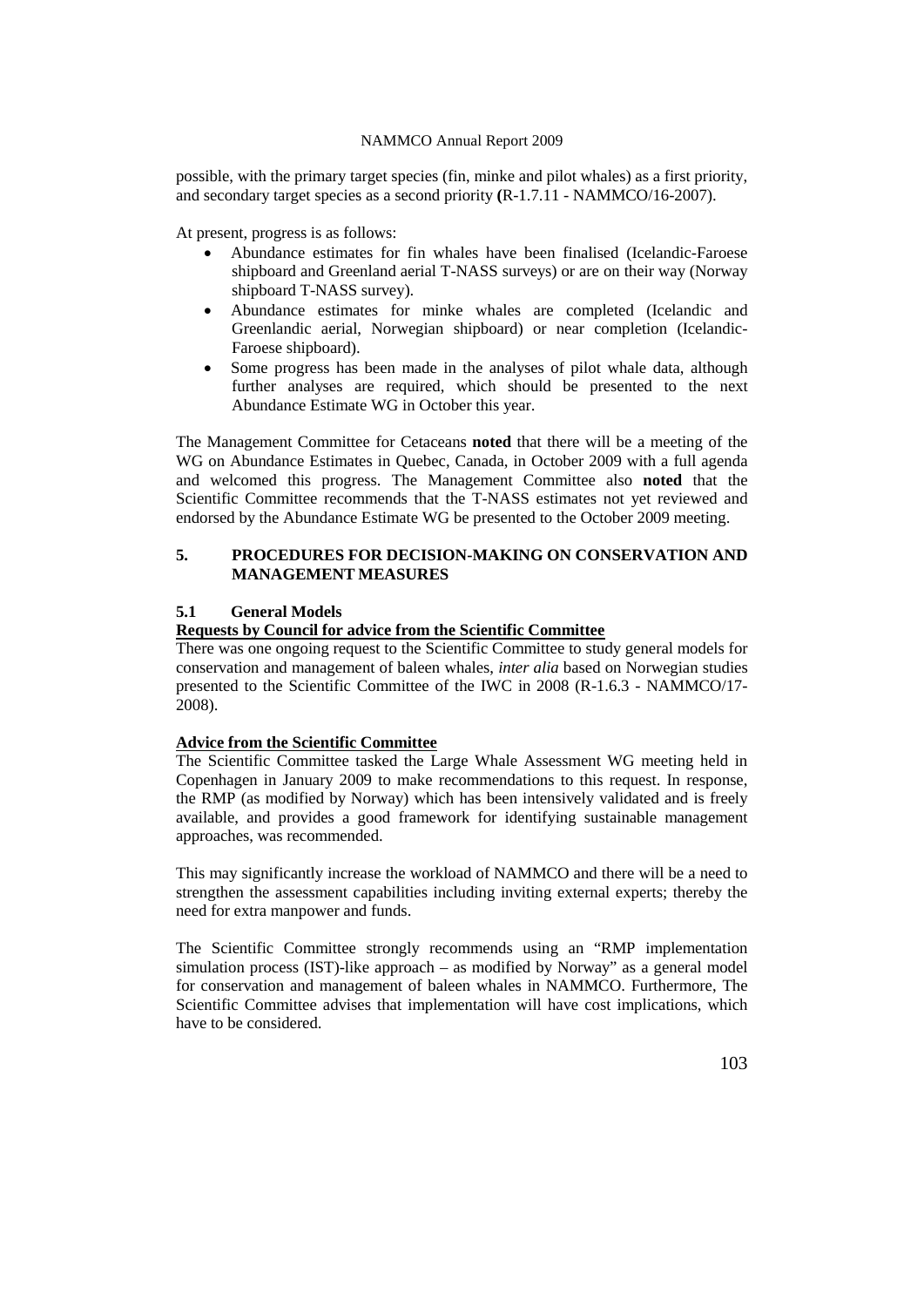There were concerns about the cost implications. However it was realised that this represented a clear course of action and that this approach should be adopted. Norway explained that the costs depend on specific requests: if all data, abundances and other data are readily available, then costs are actually very small. If species where data are sparse but catch series are available the costs may be very great if new surveys will be required. Whatever route is taken in modelling, at least an abundance estimate must be available for any management regime.

In conclusion, the Management Committee **endorsed** this recommendation for using the modified RMP approach where appropriate.

## **6. RELATED MANAGEMENT ISSUES**

All the topics listed below were discussed in a joint session with the Management Committee for Seals and Walruses under their agenda item 7.

- **6.1 Marine mammal - fisheries interactions**
- **6.2 Environmental issues**
- **6.3 By-catch data and monitoring**
- **6.4 Other topics**

## **7. ANY OTHER BUSINESS**

There was no other business.

## **8. ADOPTION OF REPORT**

The report was adopted by correspondence.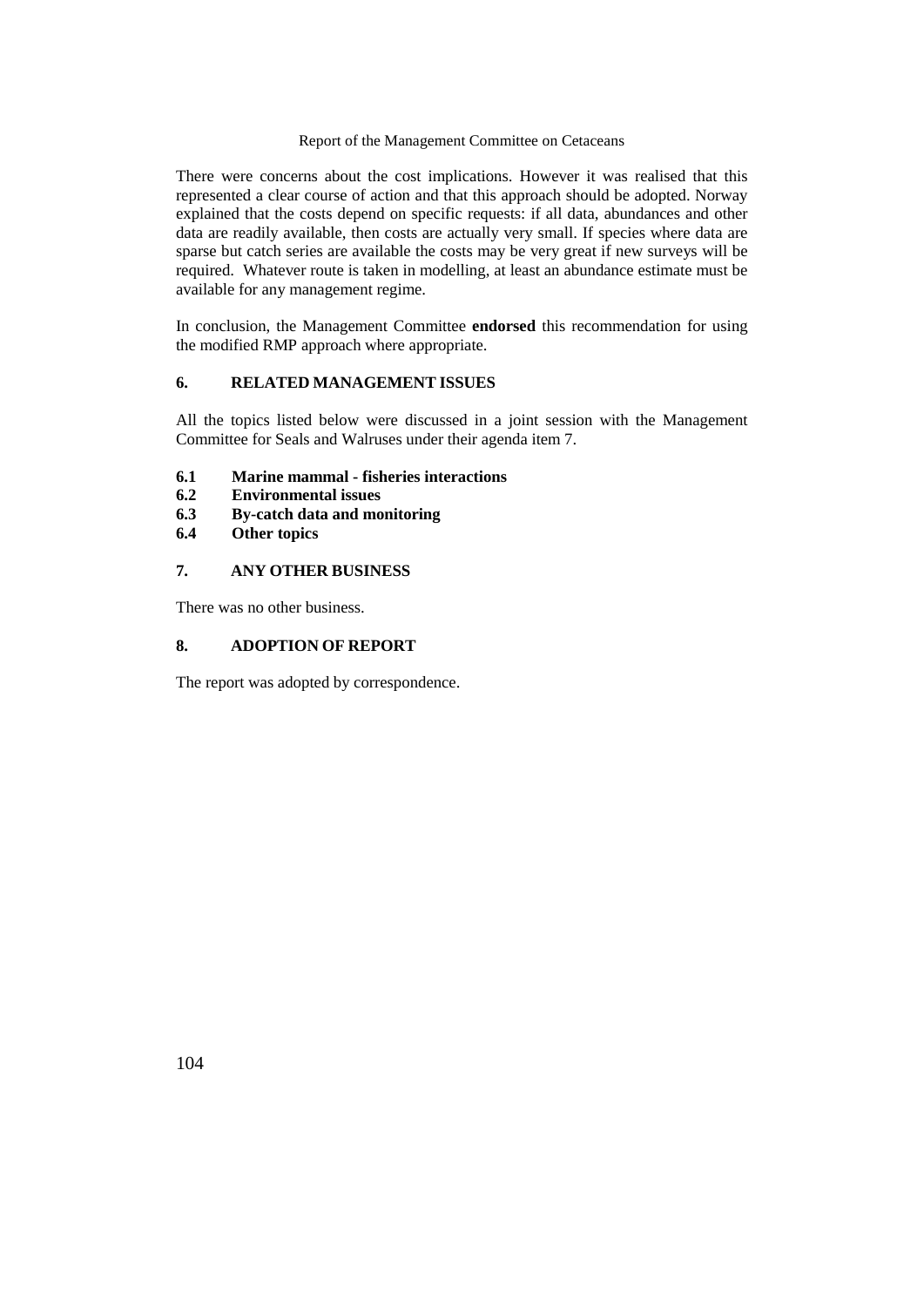Appendix 1

### **AGENDA**

### 1. CHAIRMAN'S OPENING REMARKS

- 2. ADOPTION OF AGENDA
- 3. APPOINTMENT OF RAPPORTEUR
- 4. CONSERVATION AND MANAGEMENT MEASURES FOR WHALE **STOCKS**

4.1 Beluga

West Greenland

- Status of past proposals

- Requests by Council for advice from the Scientific Committee
- Responses by the Scientific Committee
- New proposals and recommendations for scientific research
- Proposals for conservation and management

4.2 Narwhal

West Greenland

- Status of past proposals
- Requests by Council for advice from the Scientific Committee
- Responses by the Scientific Committee
- New proposals and recommendations for scientific research
- Proposals for conservation and management

4.3 Fin whales

East-Greenland –Iceland stock

Faroe Islands

- Status of past proposals

- Requests by Council for advice from the Scientific Committee
- Responses by the Scientific Committee
- New proposals and recommendations for scientific research
- Proposals for conservation and management 4.4 Minke whales

Minke whales

Central North Atlantic

West Greenland

- Status of past proposals

- Requests by Council for advice from the Scientific Committee
- Responses by the Scientific Committee
- New proposals and recommendations for scientific research
- Proposals for conservation and management
- 4.5 Sei whales
- Status of past proposals
- Requests by Council for advice from the Scientific Committee
- Responses by the Scientific Committee
- New proposals and recommendations for scientific research
- Proposals for conservation and management
- 4.6 Northern bottlenose whales
- Status of past proposals
- Requests by Council for advice from the Scientific Committee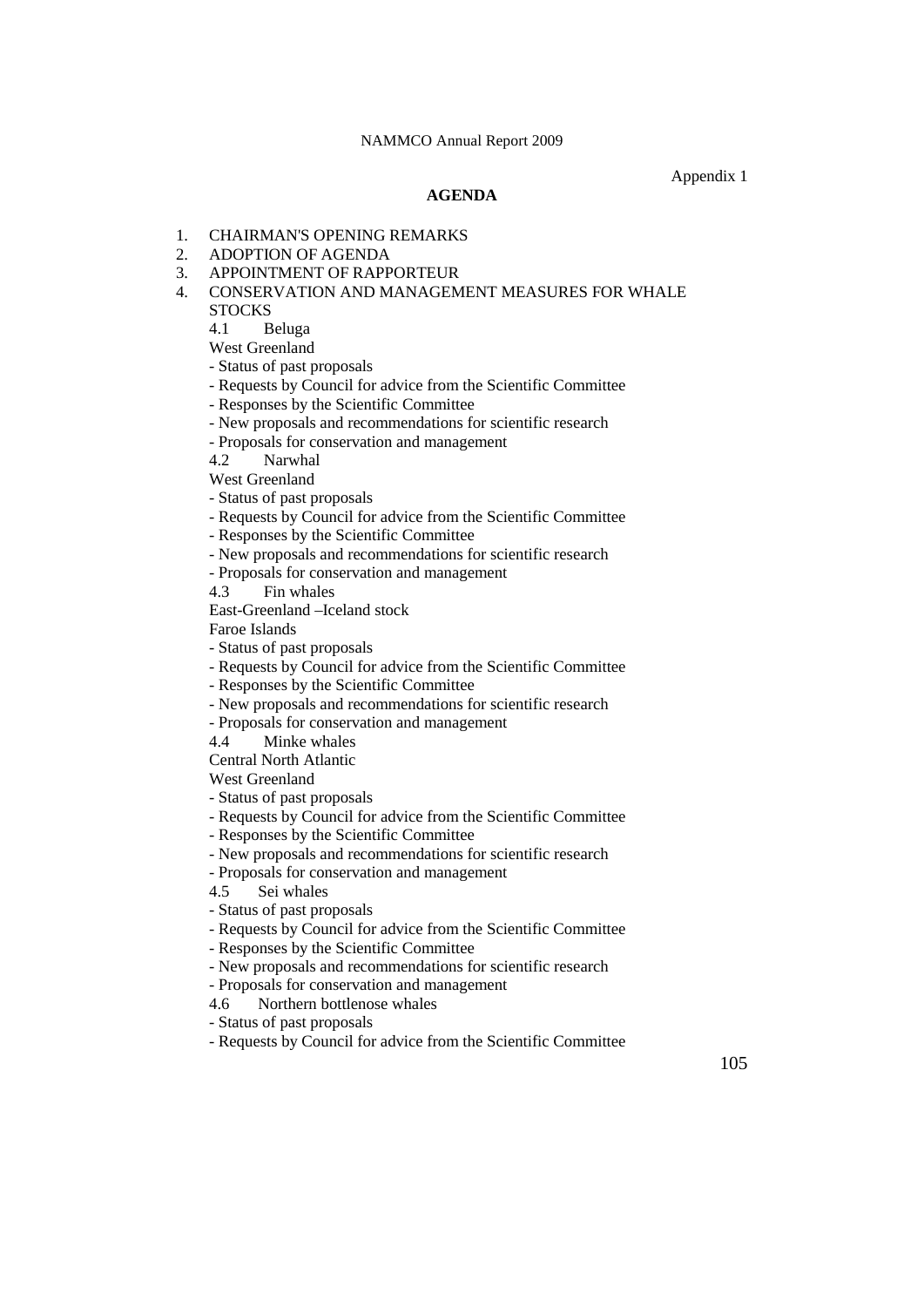- Responses by the Scientific Committee
- New proposals and recommendations for scientific research
- Proposals for conservation and management
- 4.7 Long-finned pilot whales
- Status of past proposals
- Requests by Council for advice from the Scientific Committee
- Responses by the Scientific Committee
- New proposals and recommendations for scientific research
- Proposals for conservation and management
- 4.8 Harbour porpoise
- Status of past proposals
- Requests by Council for advice from the Scientific Committee
- Responses by the Scientific Committee
- New proposals and recommendations for scientific research
- Proposals for conservation and management
- 4.9 White-beaked, white-sided and bottlenose dolphins
- Status of past proposals
- Requests by Council for advice from the Scientific Committee
- Responses by the Scientific Committee
- New proposals and recommendations for scientific research
- Proposals for conservation and management
- 4.10 Humpback whales
- Greenland
- Status of past proposals
- Requests by Council for advice from the Scientific Committee
- Responses by the Scientific Committee
- New proposals and recommendations for scientific research
- Proposals for conservation and management
- 4.11 Killer whales
- Status of past proposals
- Requests by Council for advice from the Scientific Committee
- Responses by the Scientific Committee
- New proposals and recommendations for scientific research
- Proposals for conservation and management
- 5. PROCEDURES FOR DECISION-MAKING ON CONSERVATION AND MANAGEMENT MEASURES
	- 5.1 General Models
- 6. RELATED MANAGEMENT ISSUES
	- 6.1 Marine mammal fisheries interactions
	- 6.2 Environmental issues
	- 6.3 By-catch data and monitoring
	- 6.4 Other topics
- 7. ANY OTHER BUSINESS.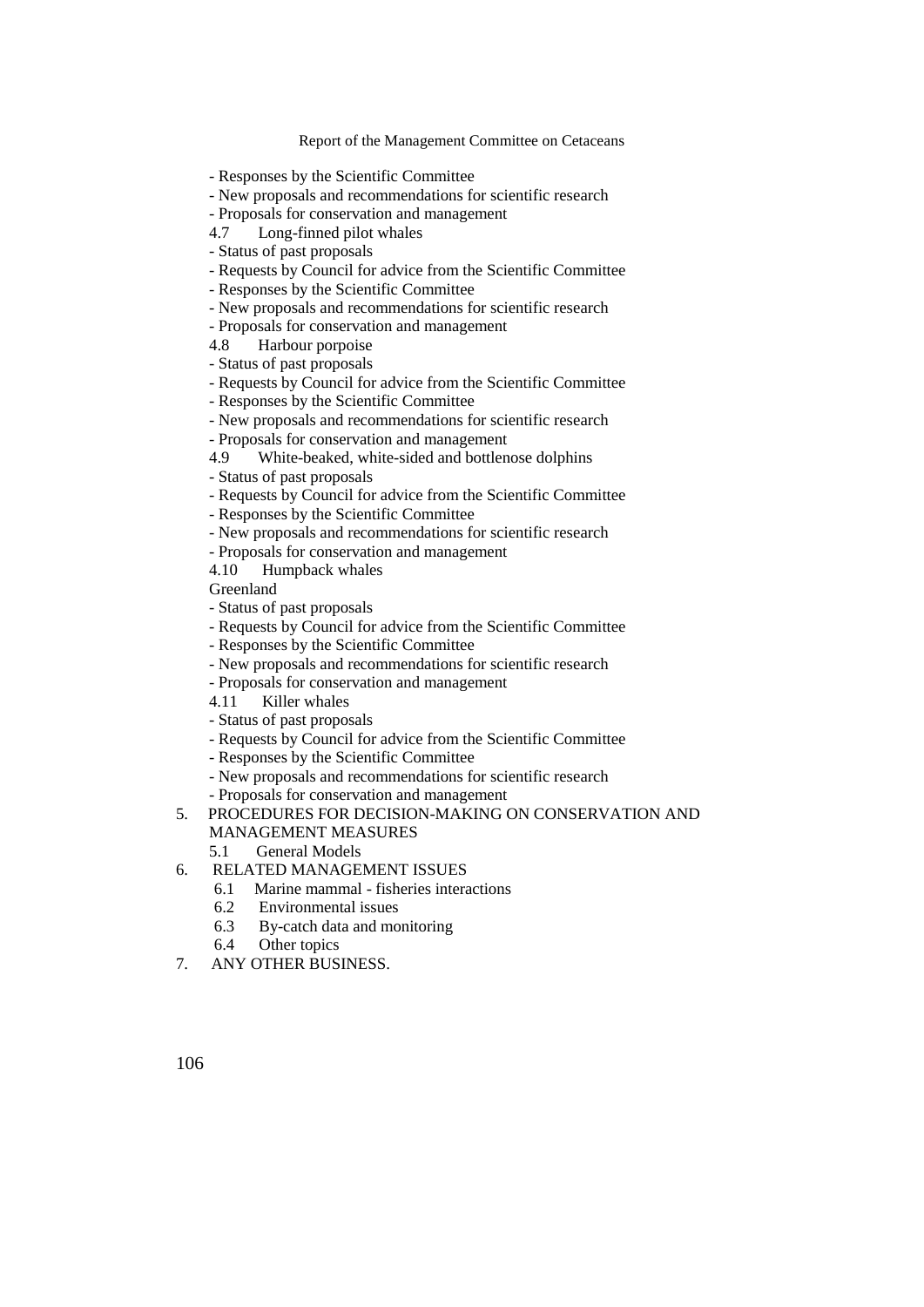Appendices 2 & 3

### **Appendix 2 - LIST OF DOCUMENTS**

| NAMMCO/18/MC/1 List of Documents |                                                                         |
|----------------------------------|-------------------------------------------------------------------------|
| NAMMCO/18/MC/2 Agenda            |                                                                         |
|                                  | NAMMCO/18/MC/3 Status of Past Proposals for Conservation and Management |
| NAMMCO/18/MC/4                   | Summary of Requests by NAMMCO Council to the Scientific                 |
|                                  | Committee, and Responses by the Scientific Committee                    |
| NAMMCO/18/5                      | Report of the Sixteenth Meeting of the Scientific Committee.            |

## **Appendix 3 - RECOMMENDATIONS TO MEMBER COUNTRIES**

## **Beluga**

## *Greenland:*

The Scientific Committee **recommended** Greenland to cooperate with Canada on the collection of life history samples; also to collect data from 'struck and lost' whales from all areas and type of hunts; and in addition to continue validation of the new ageing method (Aspartic Acid Racemisation).

#### **Narwhal**

### *Greenland:*

The Scientific Committee **recommended** that should be further tagging studies to collect information on the behaviour of individuals, while acknowledging that other methods such a photo identification and genetic mark-recapture may be necessary to fully characterize the relationships between harvest locations and stocks. The Scientific Committee also recommended that surveys be repeated every 3 to 5 years to update abundance estimates.

In addition, as for belugas, the Scientific Committee **recommended** the collection of 'struck and lost' data from all areas and types of hunt.

The Scientific Committee **recommended** that data on age structure be included in the assessment model if appropriate.

### **Minke whales**

## *Iceland:*

The Scientific Committee **recommended** that the catches be sampled for diet data with special attention to environmental changes. Analysis of prey abundance in relation to minke whale density is recommended from past and future surveys.

#### *Iceland andFaroe Islands:*

With respect to final analyses of the Faroes/Icelandic TNASS shipboard survey, the Scientific Committee **requested** that they be presented to the next meeting of the WG on Abundance Estimate in October 2009 for endorsement.

### *Greenland:*